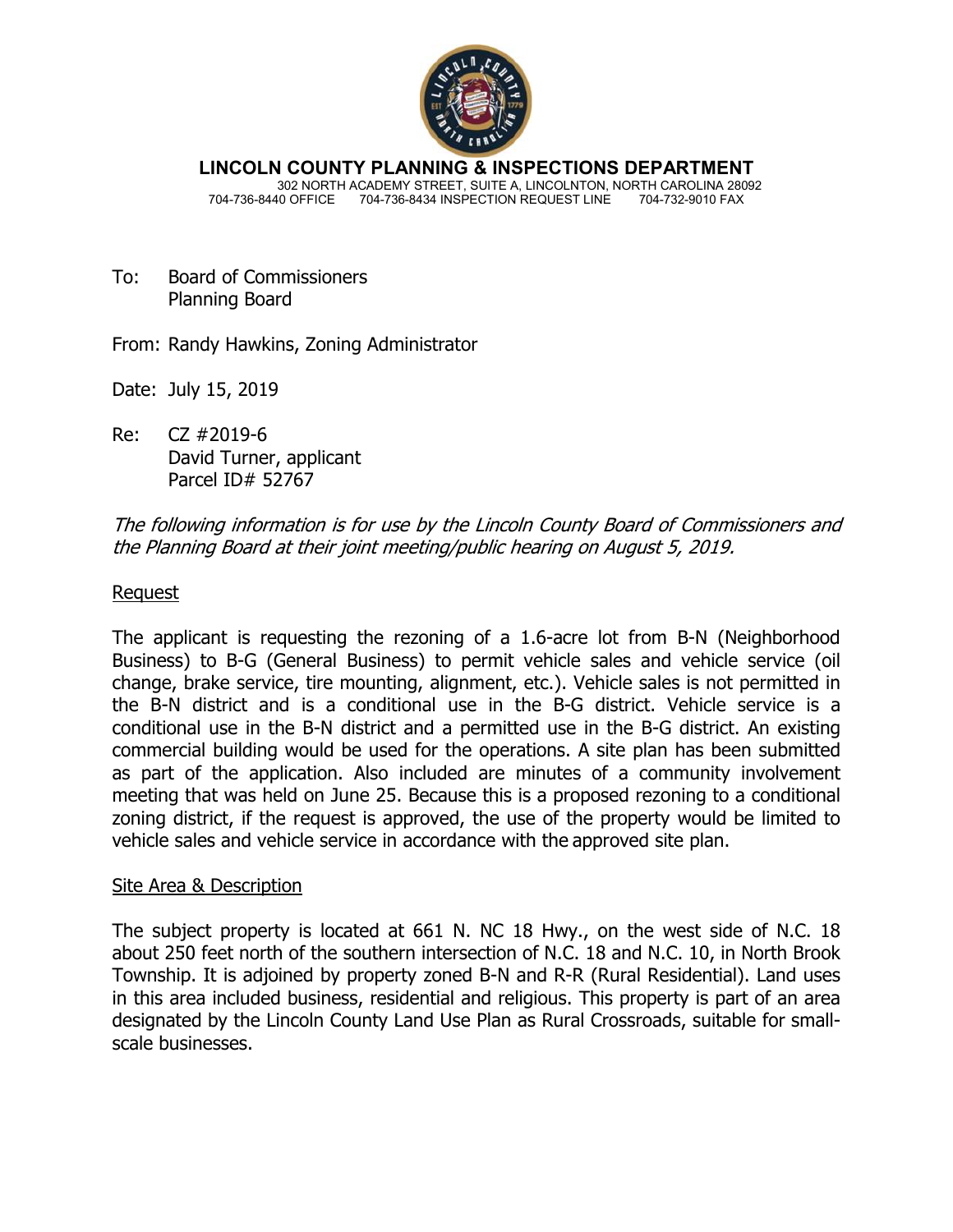# Additional Information

### **Permitted uses**

Under current zoning: retail sales, offices, personal services (hair salon, etc.), restaurant. Under proposed zoning: vehicle sales and vehicle service.

### **Adjoining zoning and uses**

East (opposite side of N.C. 18): zoned R-R, residence. South: zoned B-N, vacant lot. West: zoned R-R, residence. North: zoned R-R, undeveloped tract.

# Staff's Recommendation

Staff recommends approval of the rezoning request. See proposed statement on following page.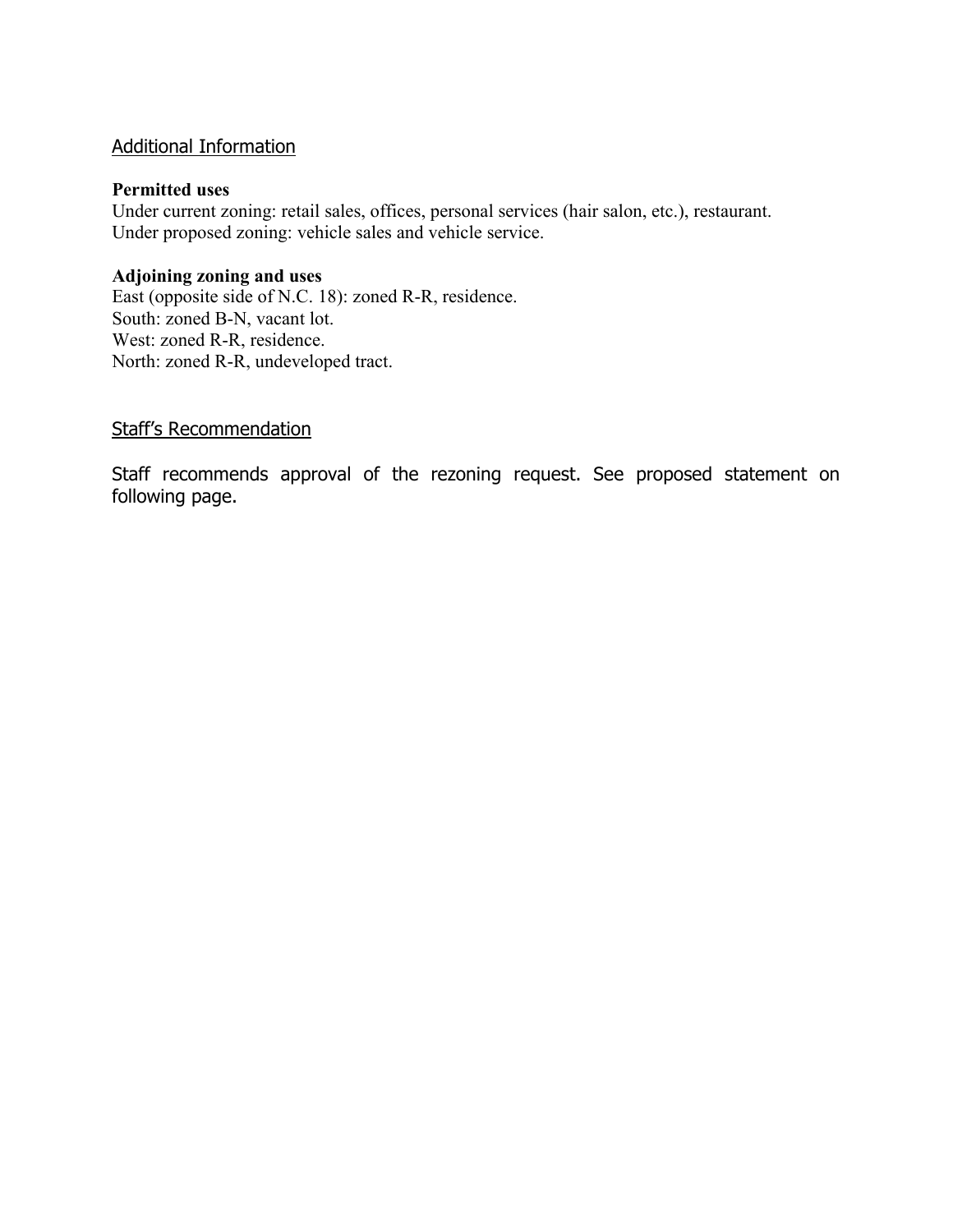

**LINCOLN COUNTY PLANNING & INSPECTIONS DEPARTMENT** 302 NORTH ACADEMY STREET, SUITE A, LINCOLNTON, NORTH CAROLINA 28092 704-736-8440 OFFICE 704-736-8434 INSPECTION REQUEST LINE 704-732-9010 FAX

# **Zoning Amendment Staff's Proposed Statement of Consistency and Reasonableness**

Case No. **CZ #2019-4** 

Applicants **David Turner** 

Parcel ID# **52767** 

Location **661 N. NC 18 Hwy.** 

Proposed amendment **Rezone from B-N to CZ B-G to permit vehicle sales and vehicle service.** 

This proposed amendment **is consistent** with the Lincoln County Comprehensive Land Use Plan and other adopted plans in that:

**This property is part of an area designated by the Land Use Plan as Rural Crossroads, suitable for small-scale businesses.** 

This proposed amendment **is reasonable and in the public interest** in that:

**This property is located on a main highway near an intersection with another main highway. Other businesses are located in this area. A vacant commercial building is located on the subject property. The proposed rezoning will allow the building to be reused for a commercial purpose.**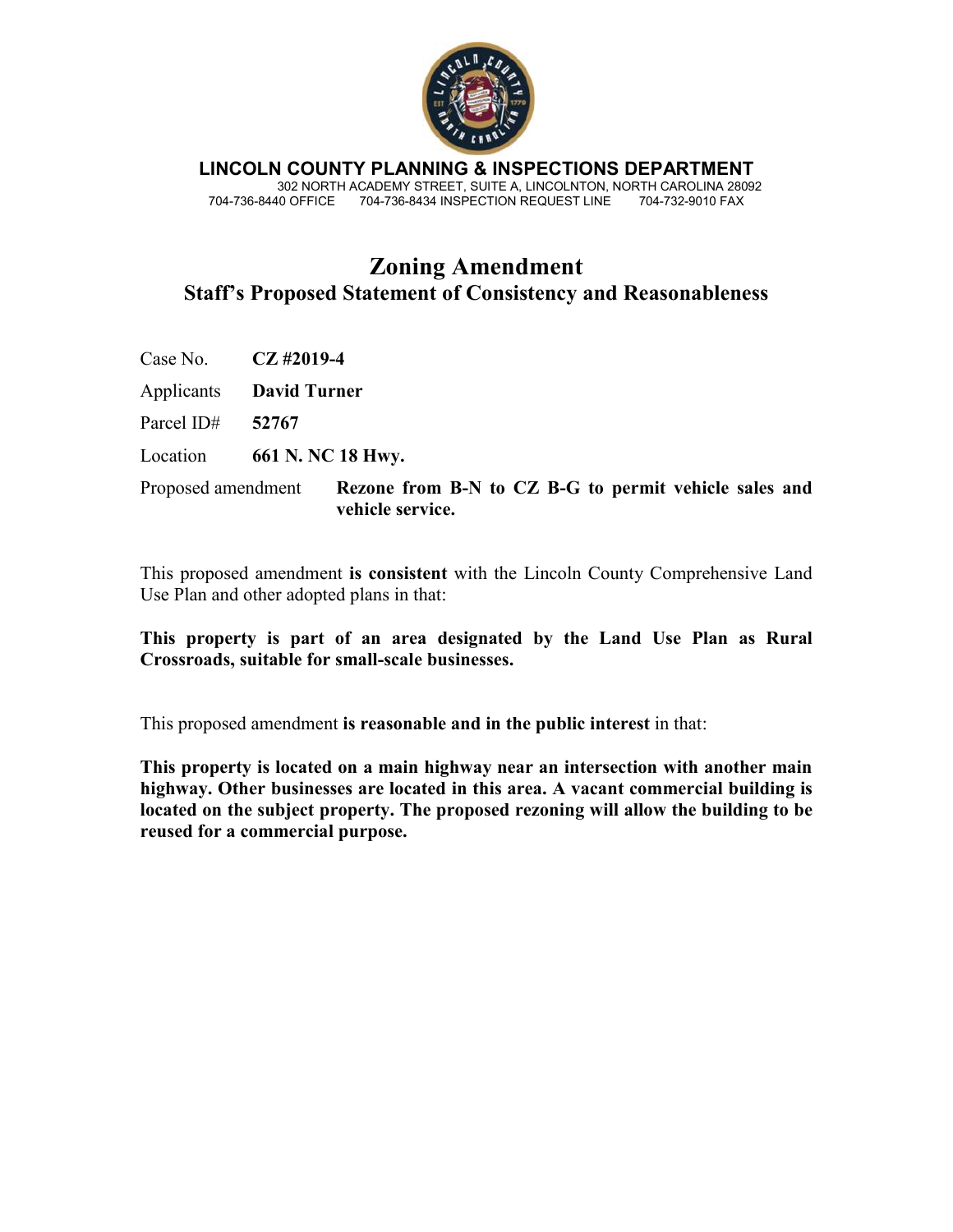

# **Conditional Zoning District Application**

Lincoln County Planning and Inspections Department Zoning Administrator 302 N. Academy St., Suite A, Lincolnton, NC 28092 Phone: (704)736-8440 FAX: (704)732-9010

| <b>PART I</b><br>Applicant Name David Tuccec                                                                 |
|--------------------------------------------------------------------------------------------------------------|
| Applicant Address 616 Moriah Ch Rd Casar NC 28020                                                            |
| Applicant Phone Number $\frac{704}{473-7329}$                                                                |
| Property Owner Name $Gary$ D, $M:IIec$                                                                       |
| Property Owner Address $\frac{110}{\sqrt{111}}$ , $\frac{N}{111}$ Hury $\frac{18}{18}$ vale NC 28168         |
| Property Owner Phone Number $-704 - 538 - 5345$                                                              |
| PART II<br>Property Location $661 N NC 18 HwY Value NC 28168$                                                |
| Property ID (10 digits) $265654$ 1758 Property size 1.633 acrcs                                              |
| Parcel # (5 digits) $52767$ Deed Book(s) $2760$ Page(s) $299$                                                |
| PART III<br>Existing Zoning District $\beta - N$ Proposed Zoning District $\beta - \beta/\beta$              |
| Briefly describe how the property is being used and any existing structures.<br>Not Being used at the moment |
| List the proposed use or uses of the property.<br>USED Car Sales + Bepairs                                   |

# APPLICATION FEE (less than 2 acres \$400, 2-5 acres \$800, 5+ acre \$1,200) MUST BE RECEIVED BEFORE PROCESSING.

I hereby certify that all knowledge of the information provided for this application and attachments is true and correct to the best of my knowledge.

Daid on  $\sim$ Applicant's Signature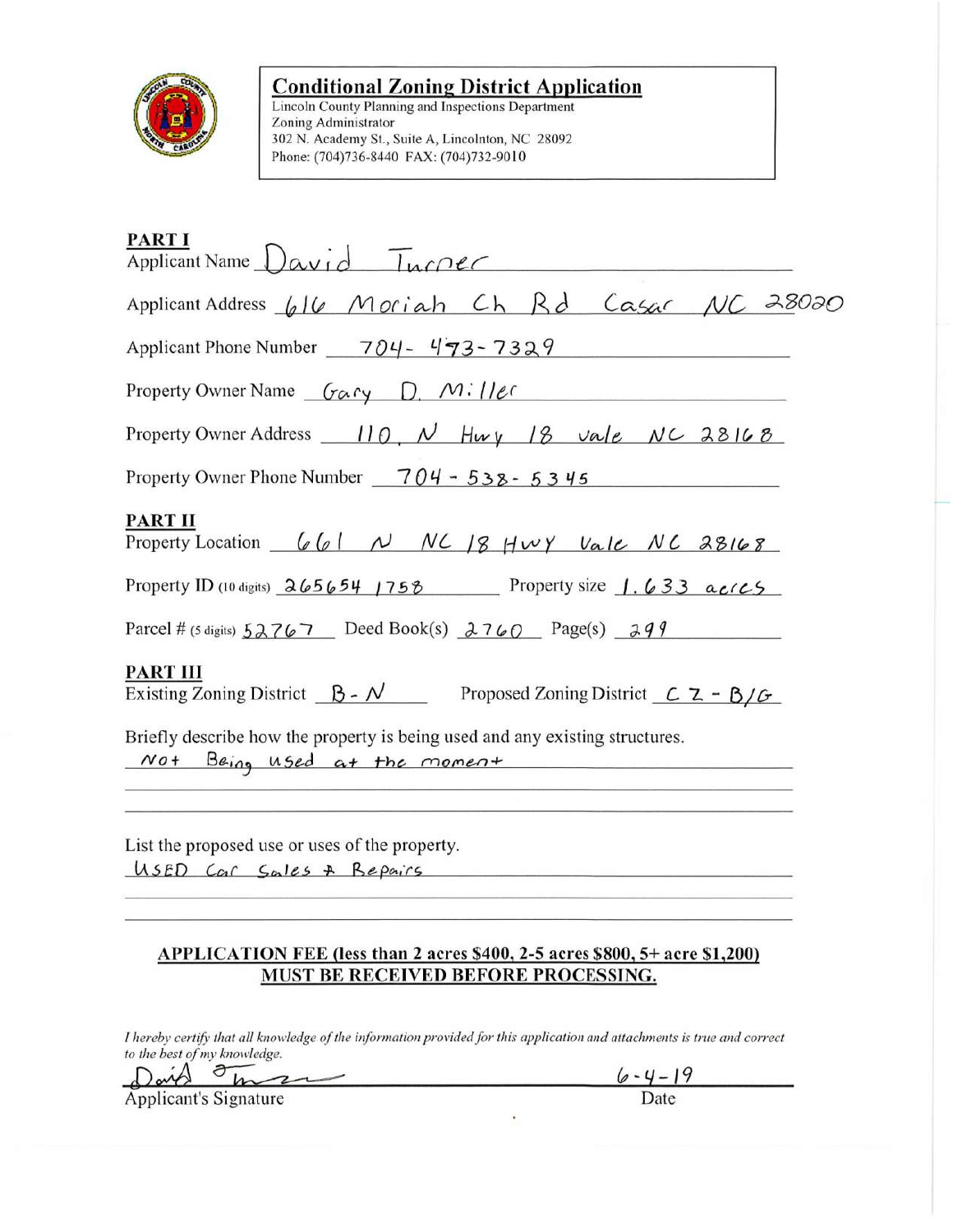### **COMMUNITY INVOLVEMENT MEETING MINUTES**

# **DATE: June 25, 2019, 6:30 p.m. LOCATION: 661 N. Hwy. 18 Vale, NC 28168**

**Purpose:** Community involvement meeting to provide information about rezoning 661 N. Hwy. 18, Vale, NC, 28168, and to discuss information and concerns with the members of the community.

### **INTRODUCTION:**

David Turner introduced himself as the owner/operator of Show Stopper Automotive and that he was renting to own the location from Gary Miller. David gave a little background on himself and what he intended to do with the property.

#### **OPEN DISCUSSION:**

 **1.** One member of the community said they didn't want any kind of stuff dealing with cars there because they were worried about runoff and the water being contaminated. David assured him that they take all precautions when draining any kind of fluids from an automobile to collect them and dispose of them properly.

 **2.** David discussed how his property would be laid out and that he would have a fence up around the back lot and mesh up where cars waiting for repairs couldn't be seen from the road or anyone's home

**3.** There were no more questions from the community members present.

 **4.** David thanked everyone for coming out and reminded them of the zoning hearing on Monday, Aug. 5, at 6:30 p.m.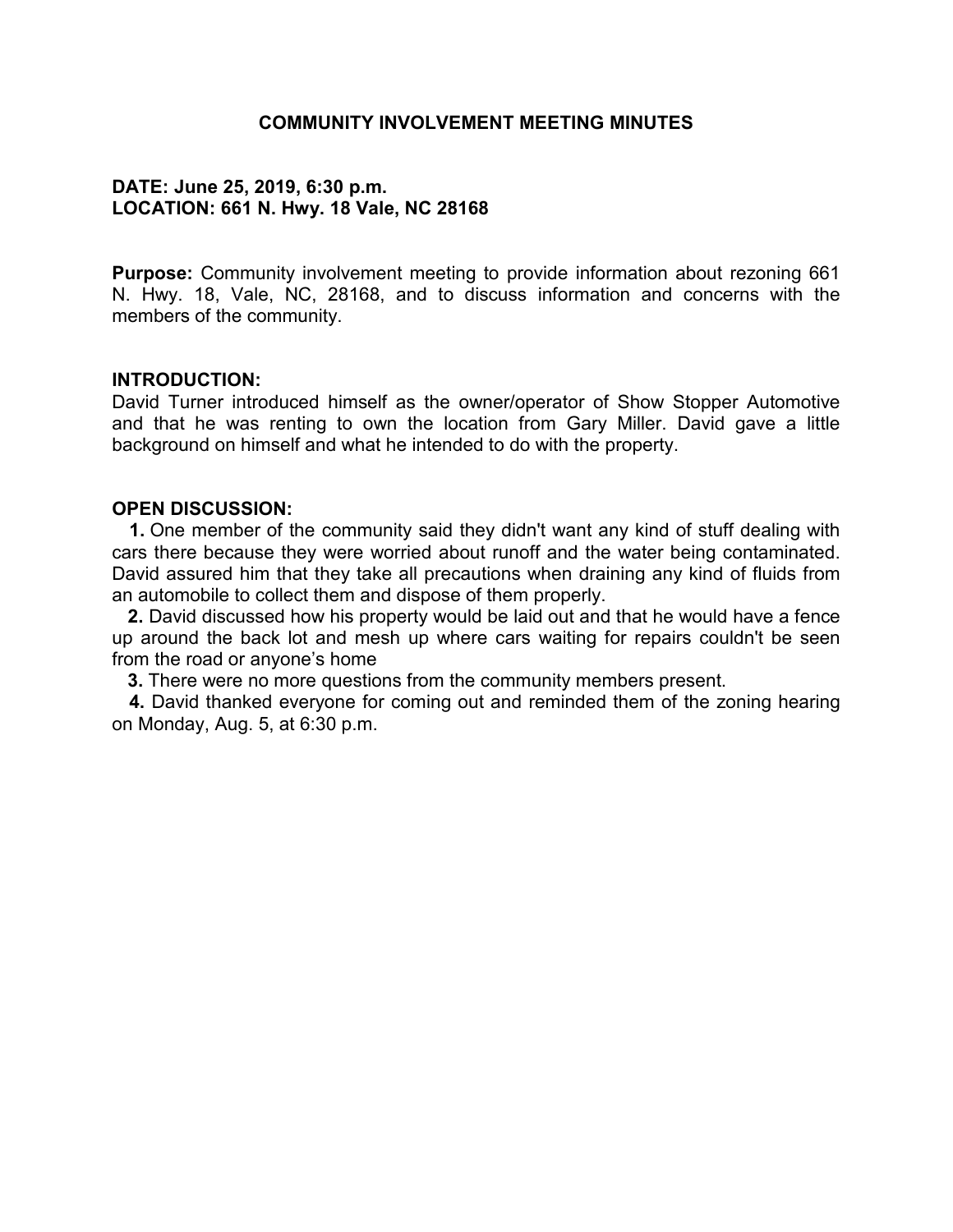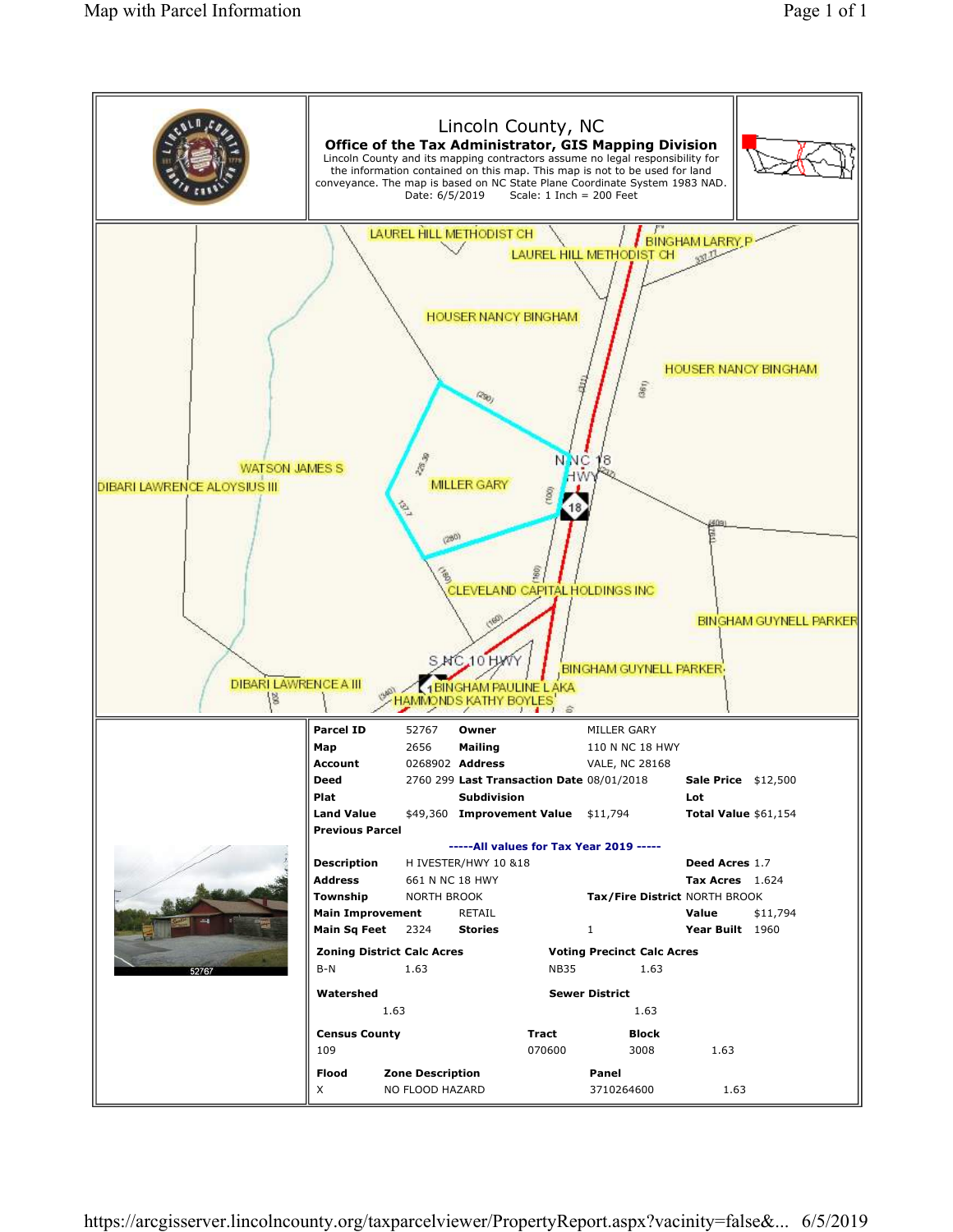CZ #2019-6subject property is outlined in blue



Esri., Inc., Lincoln County, NC

1 inch =  $300$  feet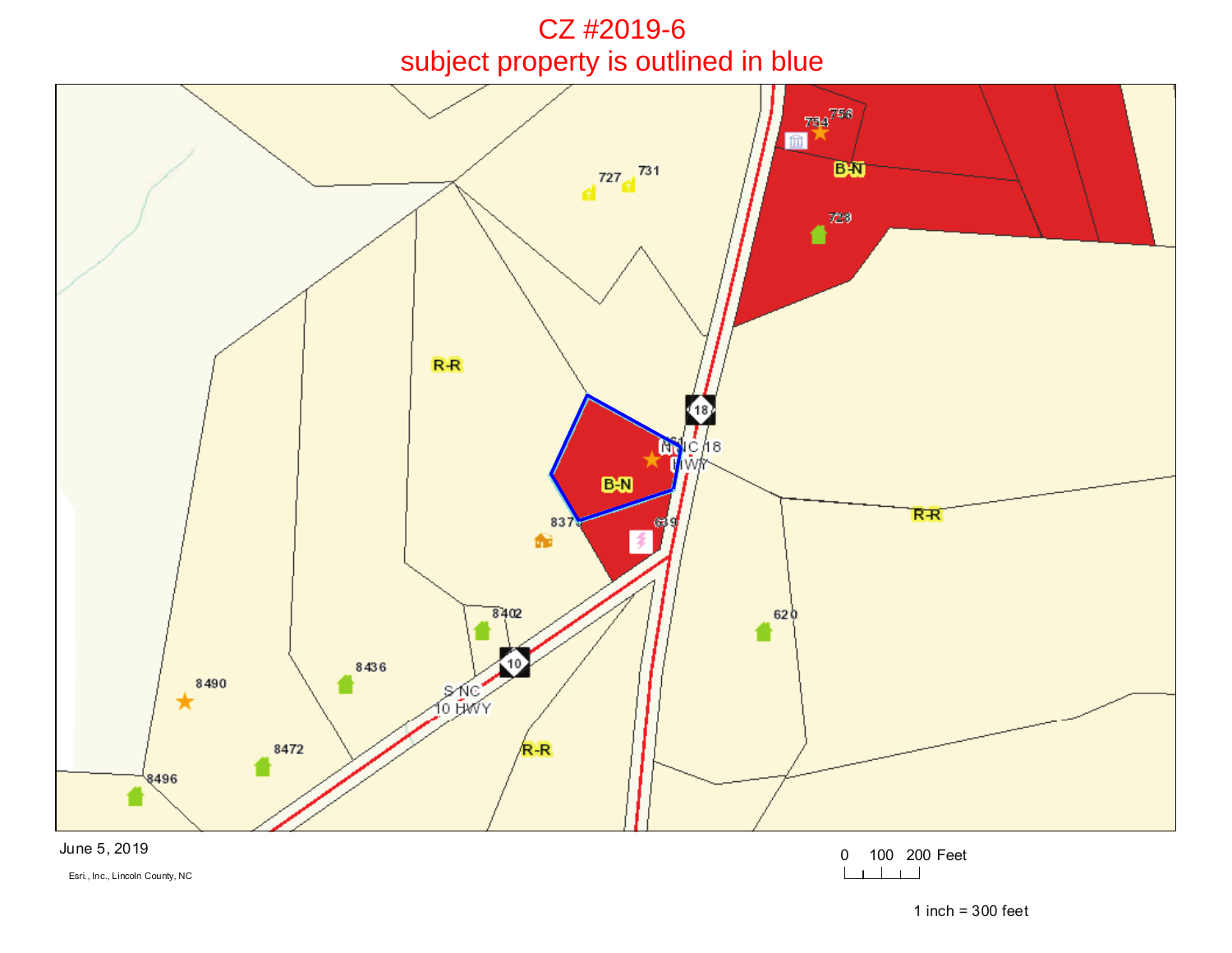



**Lincoln County** Planning & Inspections<br>302 N. Academy St. Suite A Lincolnton, NC 28092



- Property Location(s)

See Attached Application for Parcel Information

**Property Location(s) Outlined in Purple** 

 $1:1,000,000$ **Property Location(s)**